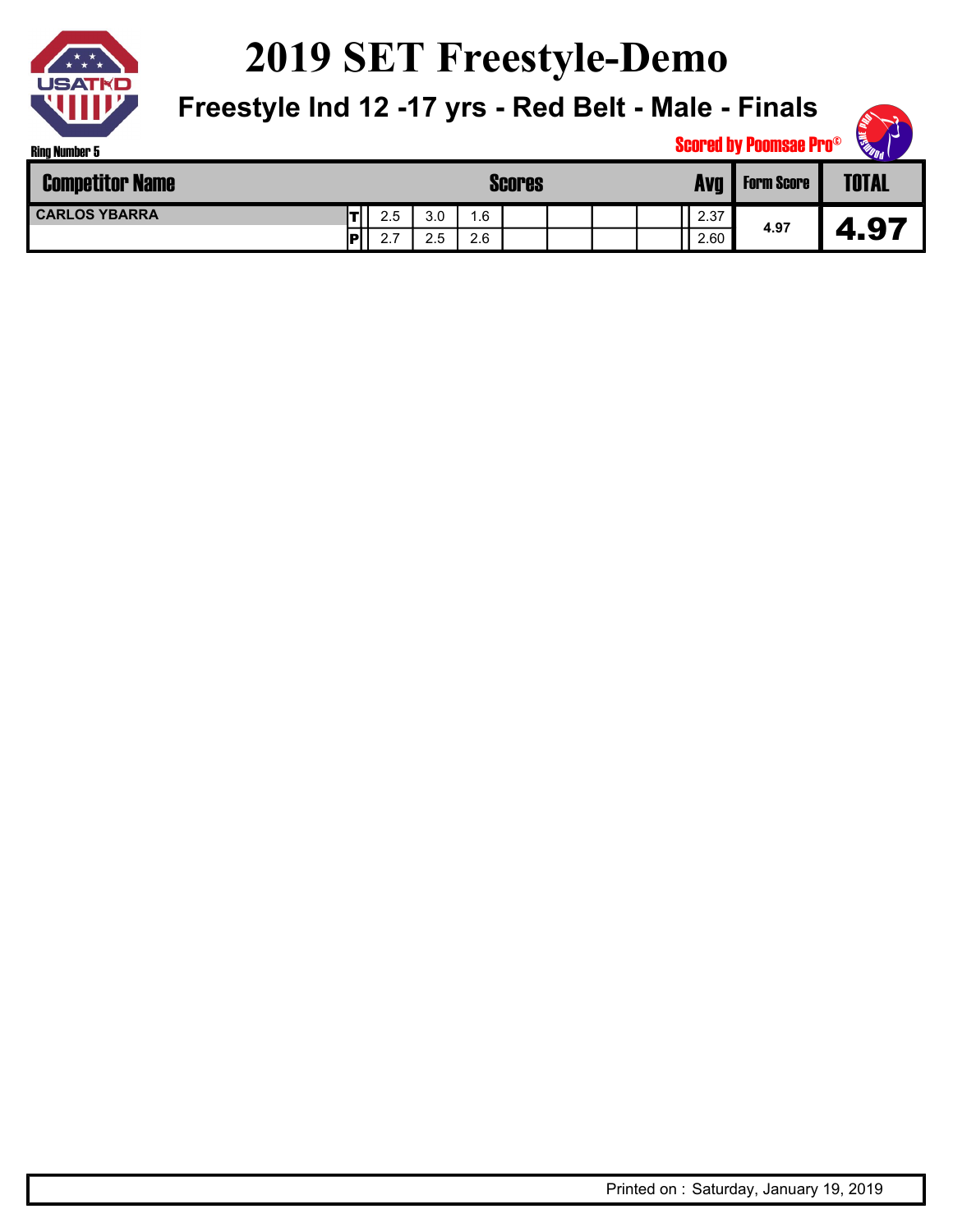

Ring Number 5

# **2019 SET Freestyle-Demo**

**Freestyle Ind 12 -17 yrs - Black Belt - Male - Consolation**



| <b>Competitor Name</b> |     |     | <b>Scores</b> | <b>Form Score</b> | <b>TOTAL</b> |      |      |      |
|------------------------|-----|-----|---------------|-------------------|--------------|------|------|------|
| I DYLAN MASALLERAS     | 3.4 | 3.0 | 3.9           |                   |              | 3.43 | 6.56 |      |
|                        | 3.2 | 3.0 | 3.2           |                   |              | 3.13 |      | 6.56 |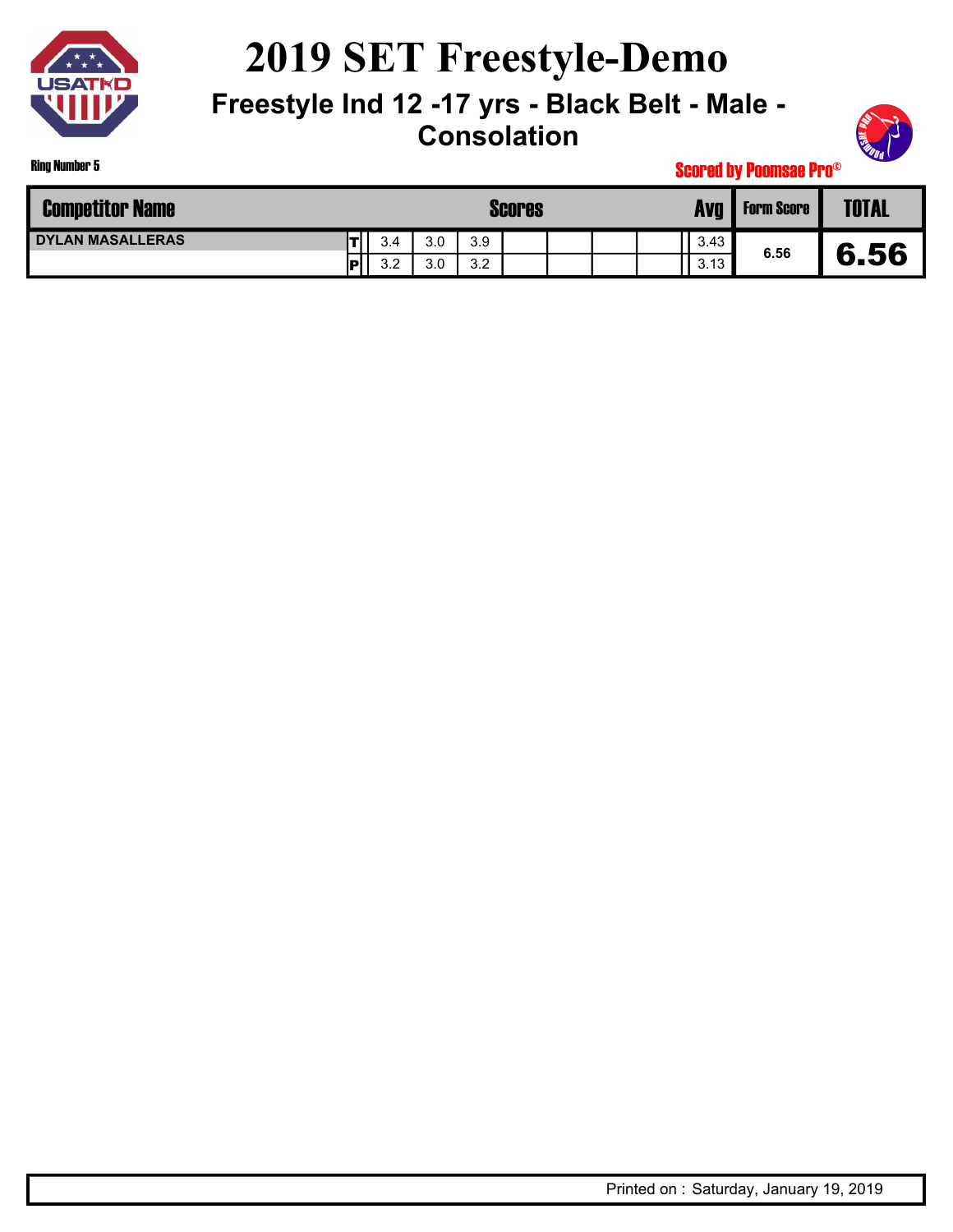

**2019 SET Freestyle-Demo**

**Freestyle Ind 12 -17 yrs - Black Belt - Male - Finals**



| <b>Competitor Name</b> |   |     |     | <b>Scores</b> | <b>Form Score</b> | <b>TOTAL</b> |      |      |      |
|------------------------|---|-----|-----|---------------|-------------------|--------------|------|------|------|
| <b>Atticus Bradley</b> |   | 2.7 | 3.0 | 3.2           |                   |              | 2.97 | 5.80 |      |
|                        | D | 2.7 | 2.6 | 3.2           |                   |              | 2.83 |      | 5.80 |
| <b>Amare Davis</b>     |   | 1.8 | 3.9 | 3.5           |                   |              | 3.07 | 5.57 |      |
|                        | Þ | 2.6 | 2.3 | 2.6           |                   |              | 2.50 |      | 5.57 |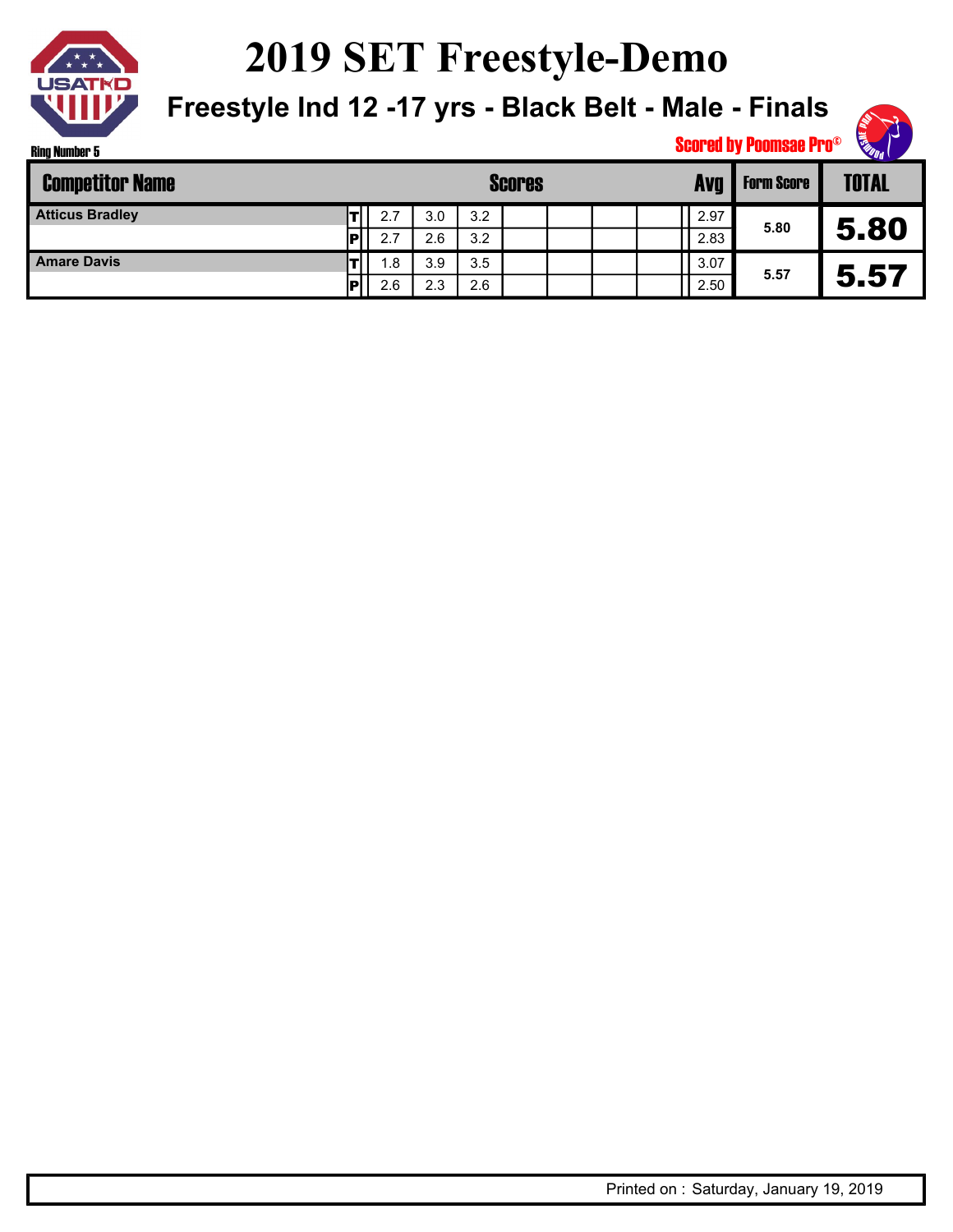

Ring Number 5

# **2019 SET Freestyle-Demo**

#### **Freestyle Ind 12 -17 yrs - Black Belt - Female - Consolation**



| <b>Competitor Name</b> |     |     |                      | Scores                             | <b>Form Score</b> | <b>TOTAL</b> |      |      |             |
|------------------------|-----|-----|----------------------|------------------------------------|-------------------|--------------|------|------|-------------|
| <b>JULIA WOOD</b>      |     | -   | .9                   | 1.5                                |                   |              | 1.70 | 4.27 |             |
|                        | IPI | 2.5 | $\sim$ $\sim$<br>2.5 | $\sim$ $\rightarrow$<br>$\sim$ . 1 |                   |              | 2.57 |      | 46 L<br>. . |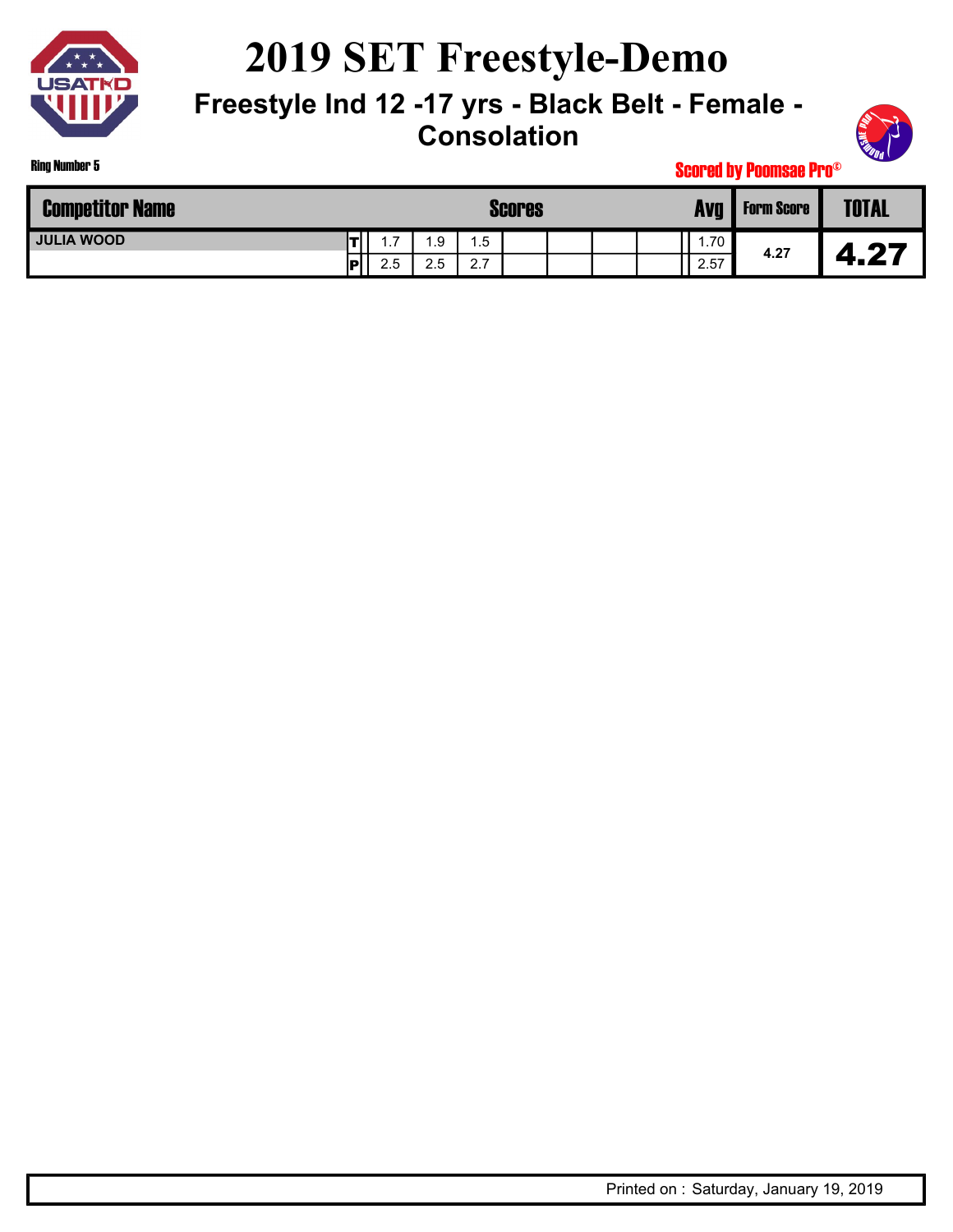

Ring Number 5

## **2019 SET Freestyle-Demo**

#### **Freestyle Ind 18 yrs & Over - Black Belt - Female - Consolation**



| <b>Competitor Name</b> |     |     |                      | Scores              | <b>Form Score</b> | <b>TOTAL</b> |      |      |                |
|------------------------|-----|-----|----------------------|---------------------|-------------------|--------------|------|------|----------------|
| <b>RUBY SPAIN</b>      |     | .5  | $\rightarrow$<br>. . | $\overline{7}$<br>. |                   |              | .63  | 4.13 |                |
|                        | IPI | 2.3 | 2.6                  | 2.6                 |                   |              | 2.50 |      | 13<br>Д<br>fr. |